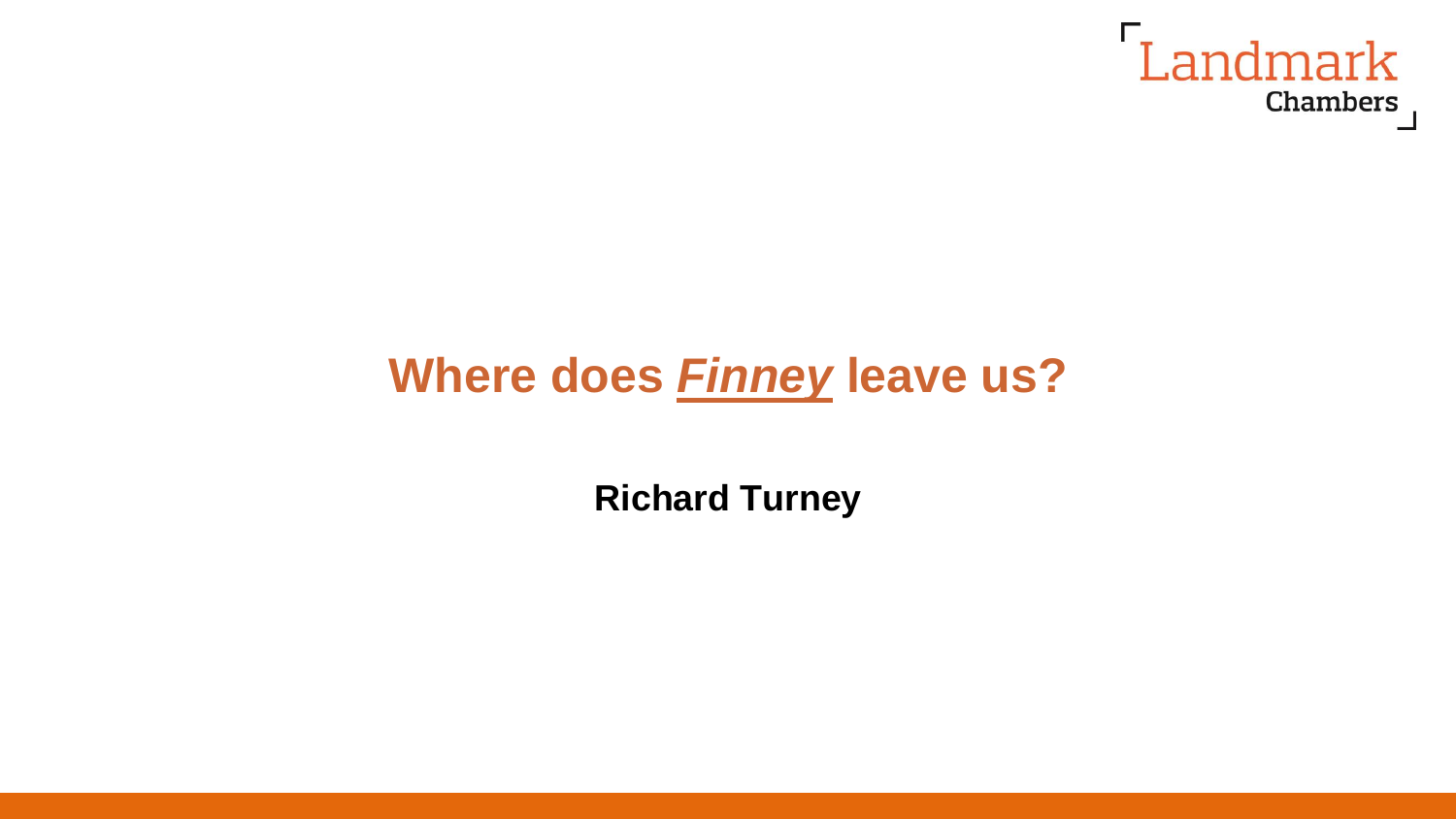#### **Where does** *Finney* **leave us?**

• Rule 1: in granting permission under s 73, the operative part/description of development cannot be amended

Landmark

**Chambers** 

• Rule 2: there cannot be a contradiction between the operative part and the conditions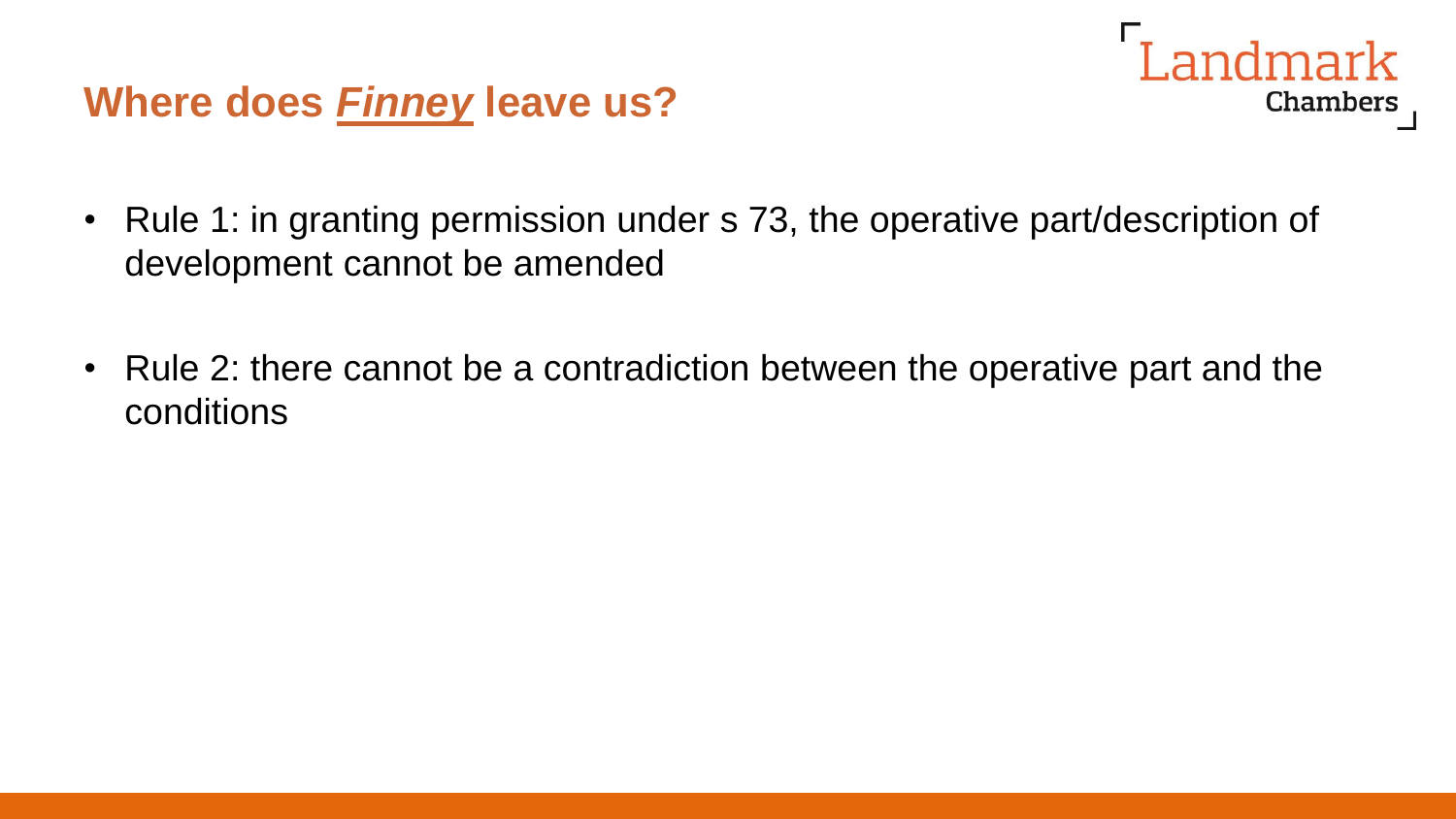

#### **What does** *Finney* **NOT say?**

- That a *material* change to a planning permission cannot be achieved under s 73
	- It can be, and indeed s 73 would (now) serve no purpose if it could not
- That the rules about interpretation of planning permission have changed... so the first task is to the construe the original planning permission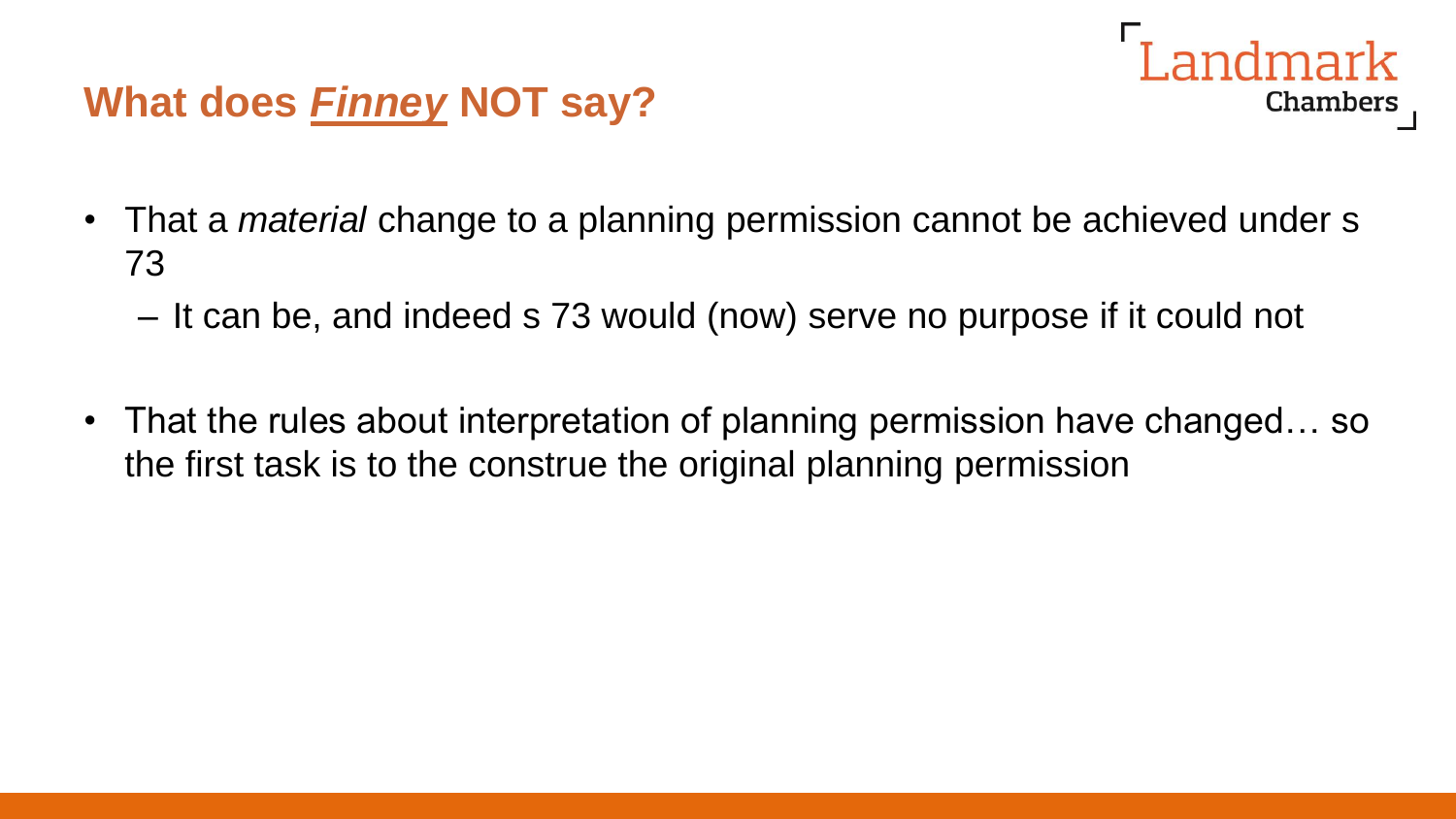



- *Finney*: "operative part" should have remained "up to 100m"; a condition showing a turbine at 125m tip height would create an inconsistency – breaks Rule 1, and would have broken Rule 2 if description had survived
- *Wet Finishing Works* [2018] PTSR 26: permission for "84 NO. DWELLINGS AND ASSOCIATED WORKS", proposal was for "VARIATION OF CONDITION No 02 (APPROVED PLANS) OF APPLICATION 43/11/0080 FOR ALTERATIONS TO LAYOUT AND ADDITIONAL SIX UNITS AT TONE MILL, MILVERTON ROAD, WELLINGTON" – breaks Rule 2
- Cases where description cannot be contradicted (and need not be amended) by proposed change (e.g. substituting a materials condition) – lawful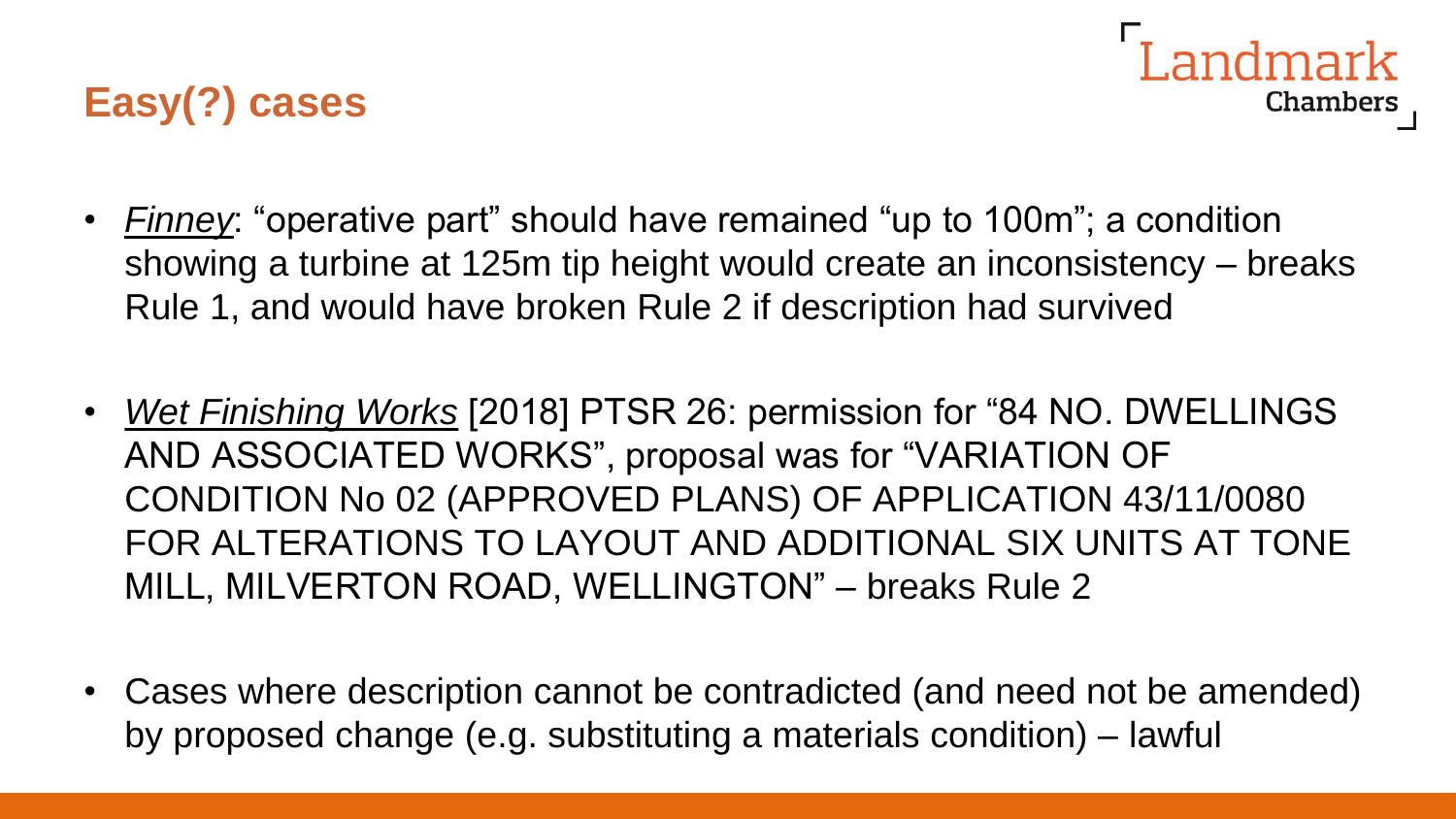



- Description of development expressly refers to plans ("in accordance with drawings XXX and YYY"), and the proposal involves a change to a plan. Does it breach Rule 2? Can the resulting permission be properly interpreted?
- What if the description has already been "amended" by an earlier s 73?
- What about where the description of development expressly incorporates "the application"?
- What about a description containing some wholly irrelevant information (e.g. "the erection of a DIY retail unit for Texas Homecare…" in *Lambeth*)?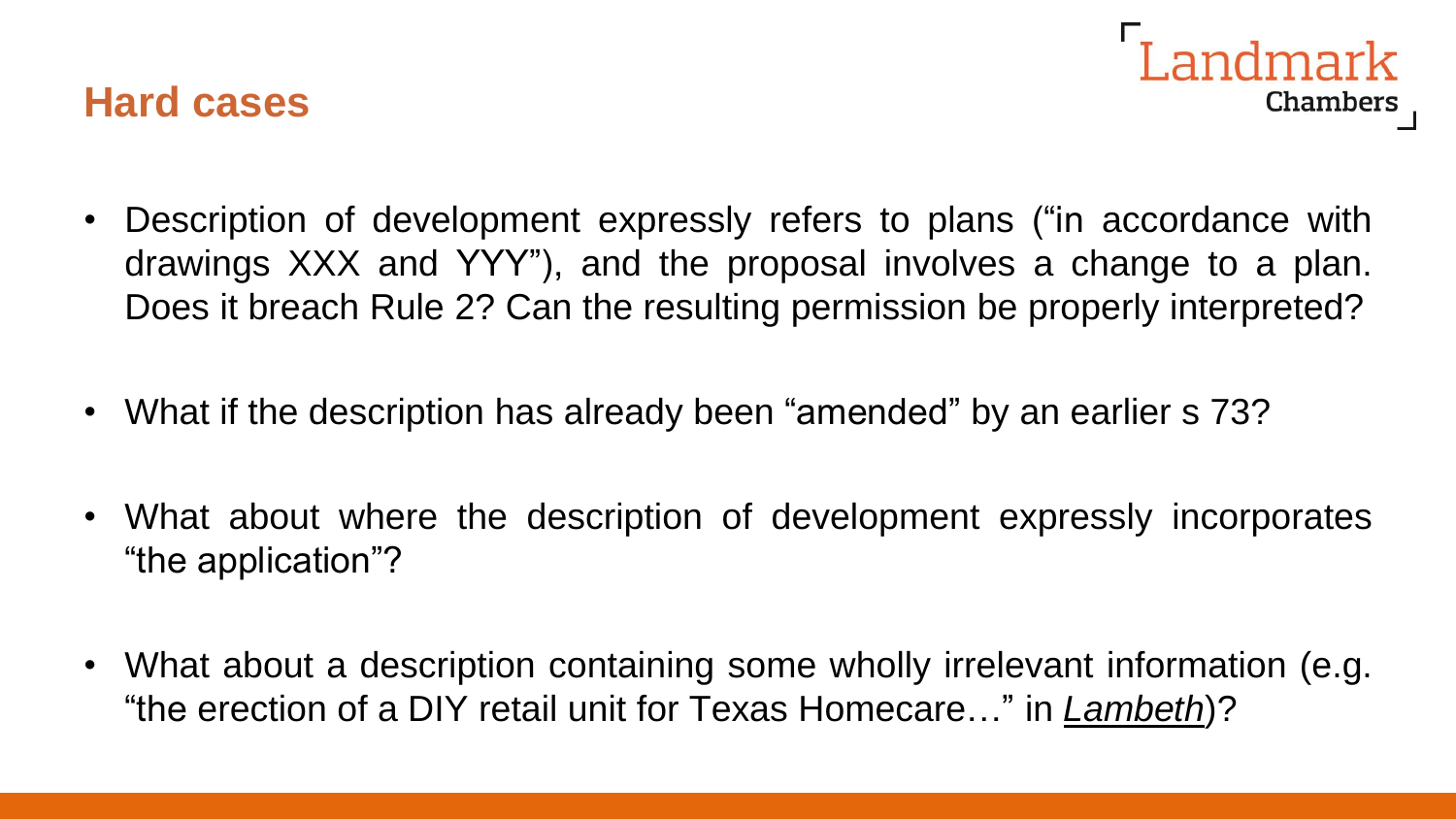

## **Validity (1)**

- Can an "historic" s 73 permission be relied on where:
	- It has been granted with an amended description?
	- There is an inconsistency between the description and the conditions?
- General principle: "Applicants for planning permission are entitled to rely on the local planning authority to discharge the responsibilities placed upon it… when they are granted planning permission they are entitled to rely upon it as a lawful grant of permission unless it is set aside by a court"

*Regina (Gerber) v Wiltshire Council* [2016] 1 W.L.R. 2593, [55]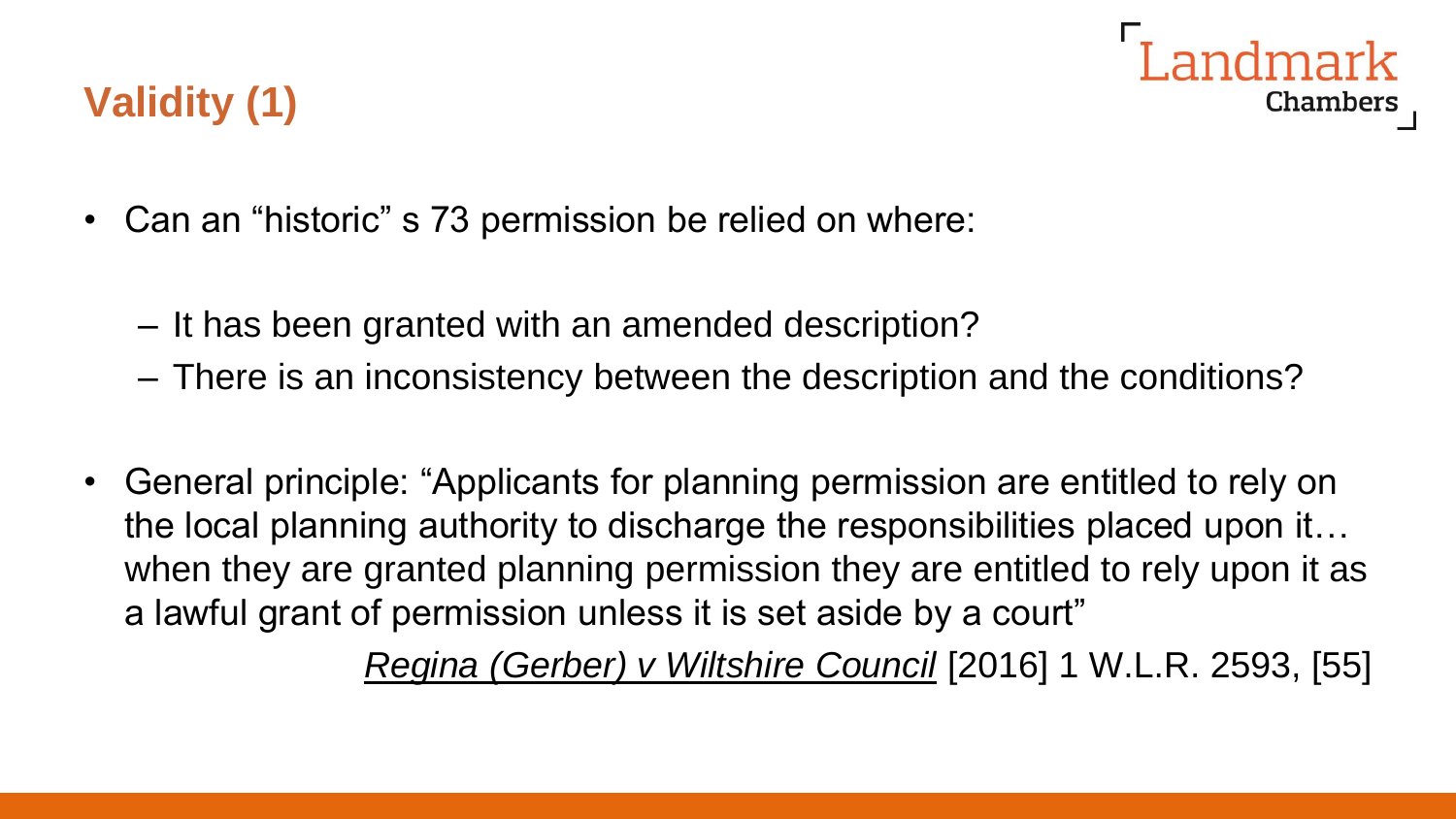



- The validity of conditions *can* sometimes be challenged in later appeals and proceedings (see e.g. *Newbury DC v SSE* [1981] AC 578; *Tarmac Heavy Building Materials UK Ltd* (2000) 79 P. & C.R. 260; *Earthline Ltd* [2003] 1 P. & C.R. 24)
- If a condition was imposed in breach of Rule 2, might need to be careful about a subsequent application based on its continued existence and effect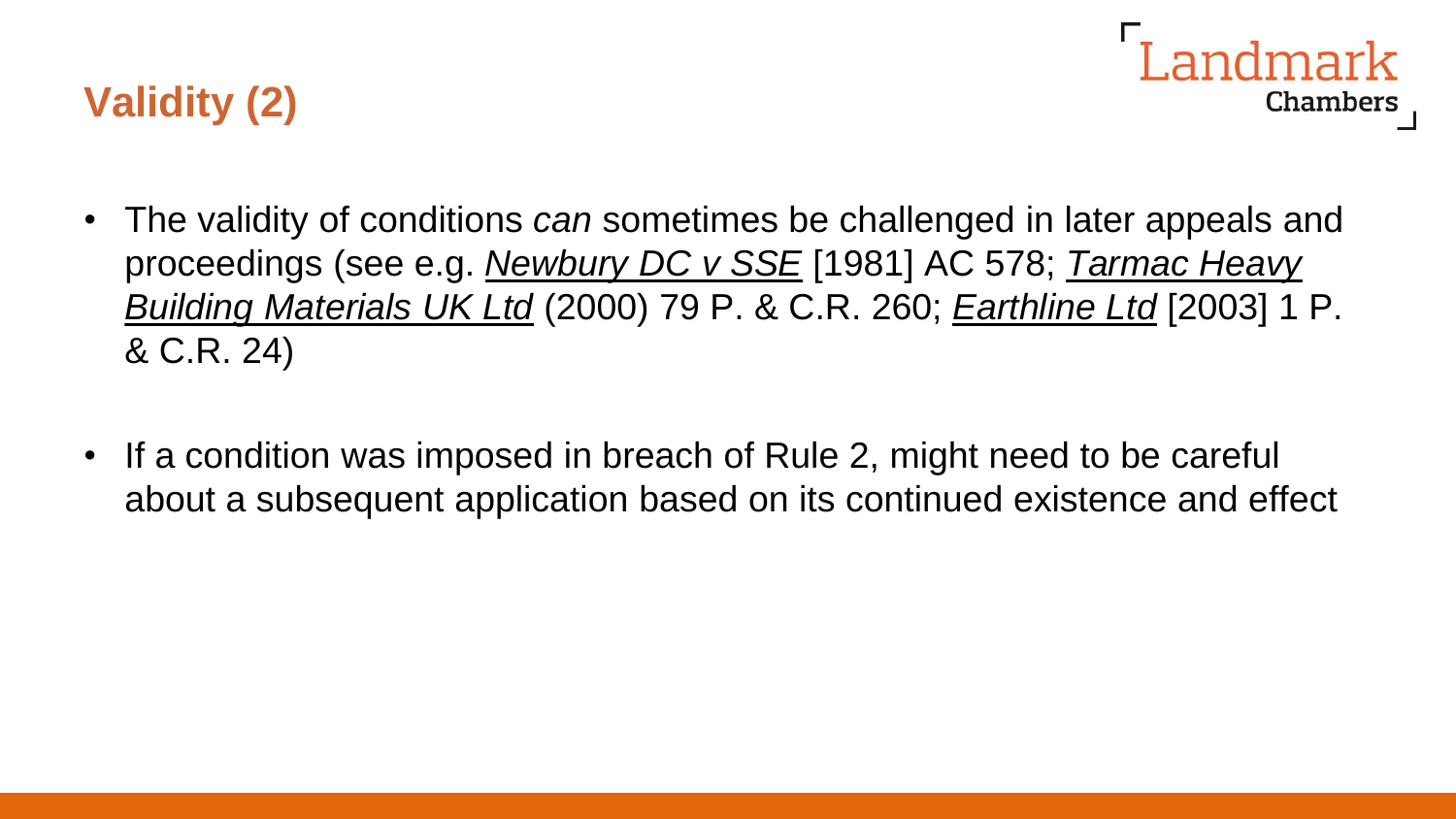

- "Section 73 cannot be used to change the description of the development." (Paragraph: 014 Reference ID: 17a-014-20140306)
- "Depending on the case, it may be possible for the local planning authority to impose a condition making a minor modification to the development permitted. It would not be appropriate to modify the development in a way that makes it substantially different from that set out in the application." (Paragraph: 012 Reference ID: 21a-012-20140306)